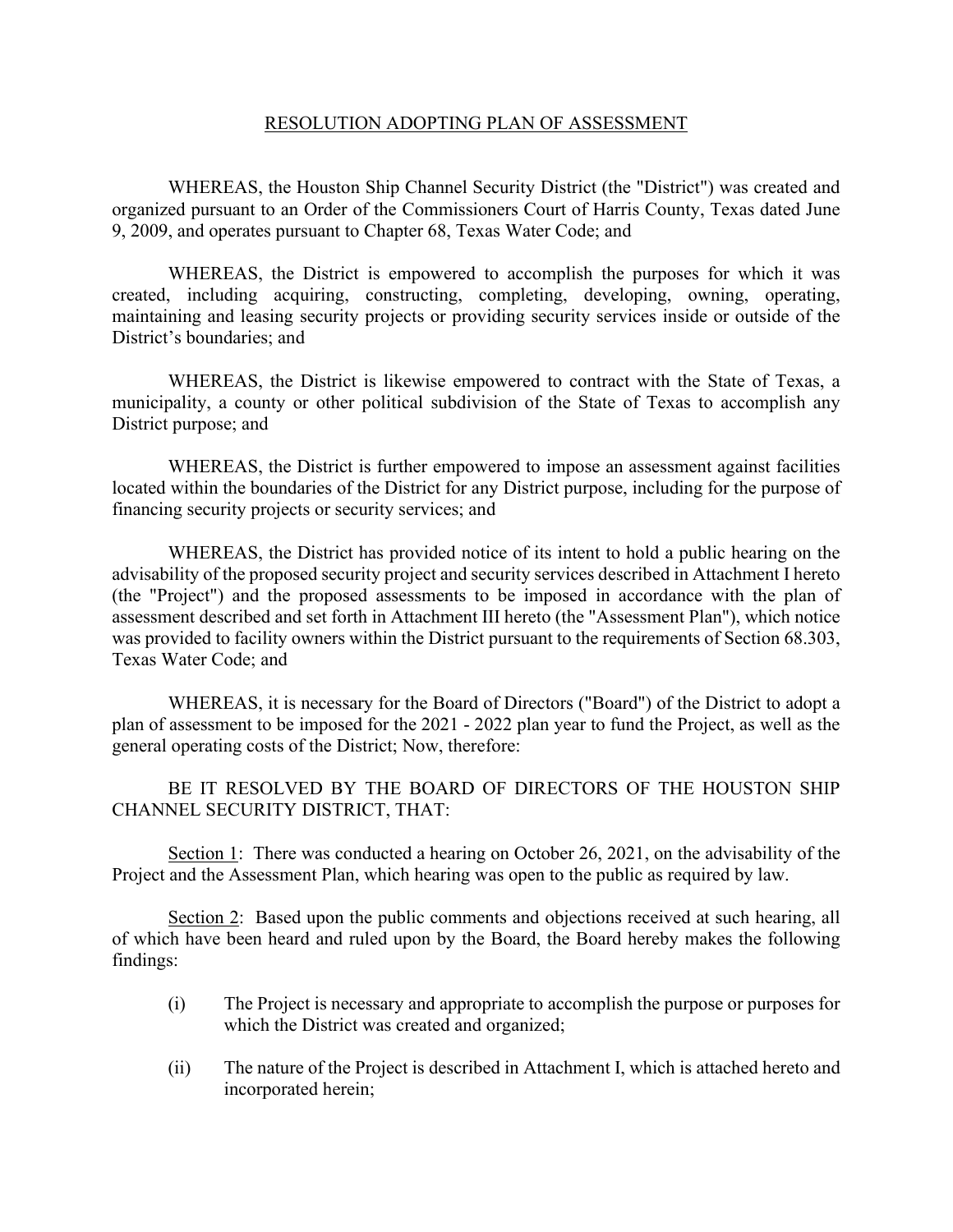- (iii) The estimated cost of the Project is set forth in Attachment II, which is attached hereto and incorporated herein;
- (iv) All facilities located within the District will derive benefit from the Project;
- (v) The method of assessment shall be as set forth in the Assessment Plan, which Assessment Plan is hereby adopted and a copy of which is attached hereto as Attachment III and incorporated herein;

Section 3: The assessments imposed hereby shall be for a period of one (1) year, and shall be due and payable in accordance with Section 4 hereof.

Section 4: The assessments imposed hereby shall become due and payable upon the receipt of statement therefor, and shall be paid on or before January 31, 2022. All assessments not paid before February 1, 2022, shall become delinquent on that date, and there shall be added thereto such penalties, interest, expenses of collection, attorneys' fees, and other costs and expenses as are permitted by law.

Section 5: The District's administrator is authorized and directed to prepare an assessment roll showing the assessments against each facility and the basis for the assessment, which assessment roll shall be filed with the Secretary of the Board and shall be open for public inspection.

Section 6: Any assessment imposed hereby shall be subject to (i) a supplemental assessment to correct omissions or mistakes in the original assessment after notice and hearing in the manner for original assessments, and/or (ii) correction, reassessment or a new assessment, at the discretion of the Board, upon timely filing of a notice of appeal by a facility owner. All notices of appeal must be filed within thirty (30) days of the date hereof.

Section 7: Assessments imposed hereby and surplus funds, if any, to be used as indicated in Attachment II shall be first used by the District to finance the capital costs of the Project, then for maintenance and operational costs of the Project, and then for operational and administrative costs of the District. Assessments collected for one security project or security service may be used for another security project or service. Surplus assessment funds collected, if any, will be used or refunded in accordance with that certain Resolution Adopting Security Plan and Establishing Procedures for the Disposition of Excess Funds dated March 13, 2012 (the "Excess Funds Resolution"), which sets forth the District's procedures for the use or refund of excess assessment funds in accordance with Section 68.307(f), Texas Water Code.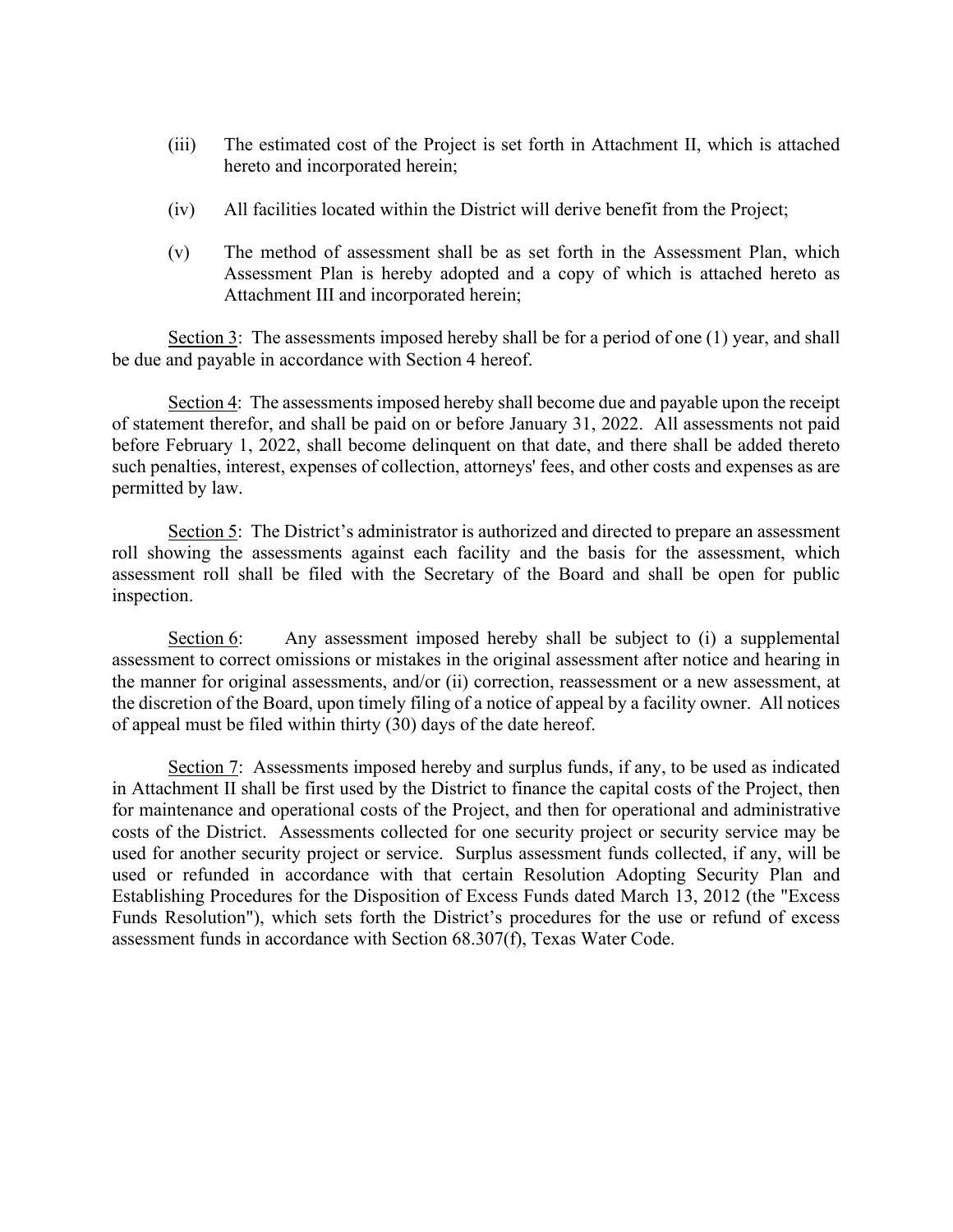PASSED AND ADOPTED this the 26<sup>th</sup> day of October, 2021.

ATTEST:

 $\mathcal{L}_\mathcal{L}$ Chair, Board of Directors

\_\_\_\_\_\_\_\_\_\_\_\_\_\_\_\_\_\_\_\_\_\_\_\_\_\_\_\_\_\_ Secretary, Board of Directors

(Seal)

533389.1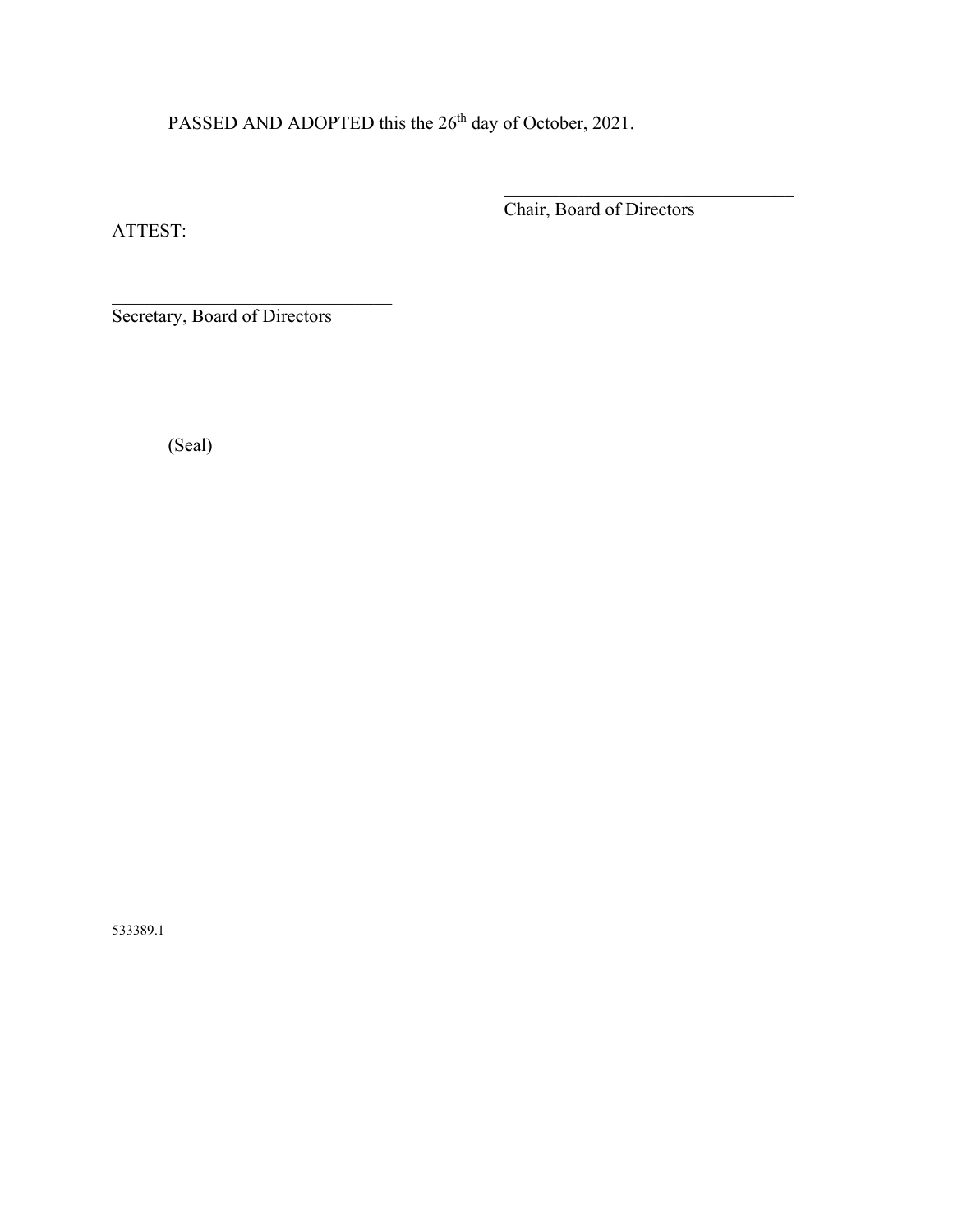# ATTACHMENT I

### GENERAL NATURE OF SECURITY PROJECT AND SECURITY SERVICES

Includes intruder detection, incident mitigation, response and recovery, and enhanced security coverage for waterside and landside facilities along the Houston Ship Channel and the associated supply chain and support industries located within the boundaries of the Houston Ship Channel Security District.

Deliverables include: (i) increased air patrols and incident management through fuel support; (ii) increased waterside patrol and response capabilities through (a) fuel support, (b) acquisition of communications equipment to enhance incident prevention and response capabilities of the City of Houston's Port Patrol unit, (c) specialized marine firefighting and dive team training, (d) acquisition of dive equipment and expendables in connection with dive team training, (e) acquisition of an emergency generator to ensure interrupted operations of the Interagency Marine Operations Center serving the area within the District, (f) enhancement of shipboard firefighting training assets, (g) acquisition of an underwater remote operated vehicle and associated generator, and (h) acquisition of panoramic night-vison optics for low-light marine operations; (iii) increased landside patrols and incident management by virtue of fuel support; (iv) recapitalization, enhancements, expansions, upgrades, maintenance and repairs to existing wireless and fiber opticwired communications system that features closed circuit video cameras and radar detection systems along waterways, roadways and bridges and, if and to the extent approved by the District's Board of Directors, associated monitoring center; (v) enhanced intelligence, threat detection and communications capabilities and interoperability among first responders and law enforcement partners through provision of dedicated maritime sector specific analyst positions within the State fusion center; (vi) provision of access for stakeholders to an information-sharing hub focused on enhancing awareness of physical and cyber security related threats to the Houston Ship Channel Region; and (vii) training programs to promote or aid in security within the District, including, but not limited to, programs addressing incident prevention, management and response.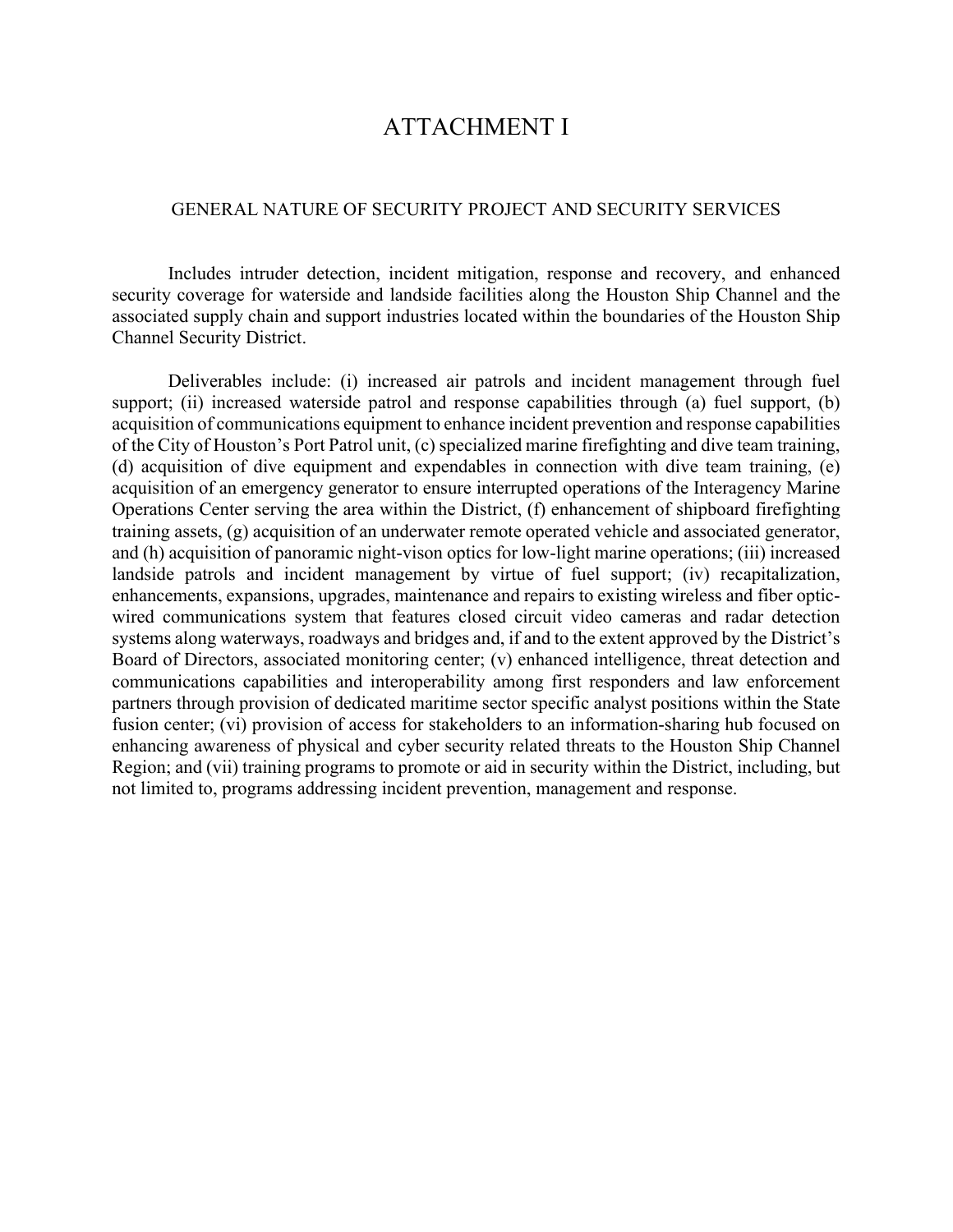# ATTACHMENT II

#### ESTIMATED COSTS

The total estimated costs of the Security Project are approximately \$3,334,852 for infrastructure, improvements, equipment and training course materials and costs. The estimated District share of such infrastructure, improvements, equipment and materials is \$921,376. The estimated District share of the Security Services, including operations, maintenance, upkeep, and training, is \$1,236,797. The balance of the Security Project and Security Services costs, if any, will be funded by federal grant funds or other sources, persons or agencies. The total estimated District administration costs are \$309,758.

The Security Project and the Security Services will be deliverable in a single phase, as follows:

| Income (\$1,000's):                                                                                   | 2021-2022                         |  |  |
|-------------------------------------------------------------------------------------------------------|-----------------------------------|--|--|
| Assessments                                                                                           | \$2,369.0                         |  |  |
| Use of Surplus Funds<br>/Carry Forward                                                                | \$<br>32.5                        |  |  |
| <b>Interest Earnings</b>                                                                              | \$<br>4.8                         |  |  |
| <b>Contract Revenue</b>                                                                               | $\mathbb{S}$<br>61.7 <sup>1</sup> |  |  |
| Subtotal                                                                                              | \$2,468.0                         |  |  |
| <b>Expenses (\$1,000's):</b>                                                                          |                                   |  |  |
| Security Project (Equipment,<br>Infrastructure, Improvements,<br>and Training Materials and Programs) | \$<br>921.4                       |  |  |
| Security Services (O&M)                                                                               | \$1,236.8                         |  |  |
| <b>District Administration</b>                                                                        | \$<br>309.8                       |  |  |
| Subtotal                                                                                              | \$2,468.0                         |  |  |
| Net (\$1,000's)                                                                                       | \$<br>0.0                         |  |  |

<span id="page-4-0"></span><sup>&</sup>lt;sup>1</sup> Reflects funds expected to be received from the Port of Houston Authority (the "Port Authority") pursuant to a contract between the District and the Port Authority. Such funds may be used to pay any legally authorized expenses or other obligations of the District, and are not restricted to items specifically set forth in this Plan of Assessment or any other Plan of Assessment heretofore or hereafter adopted by the District.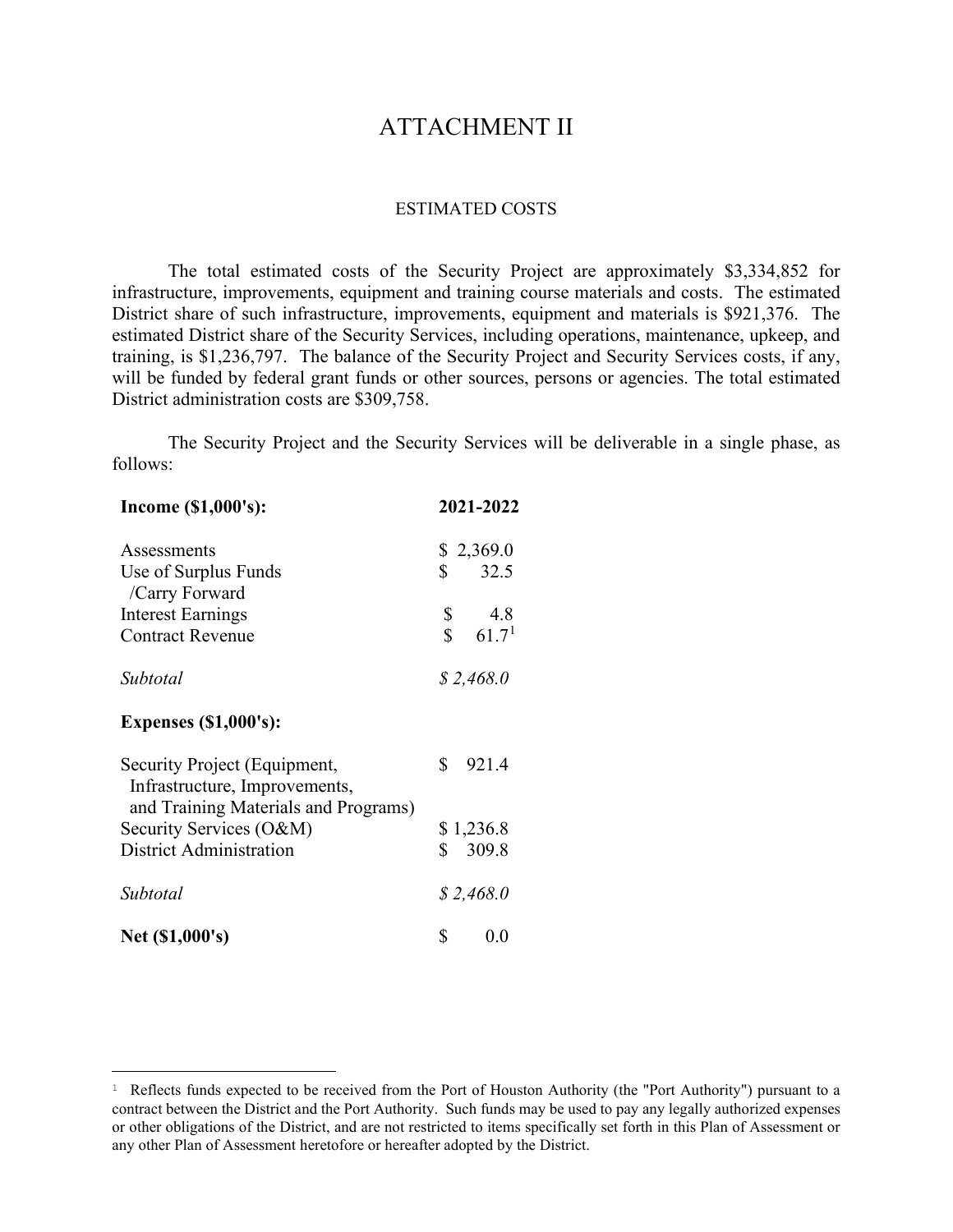# ATTACHMENT III

The security and protection of human life, including employees, contractors and other personnel of the owners of facilities within the District, may require different methods, equipment, tactics and technology, implemented at different cost levels, than the security and protection of facility sites with direct or indirect water access from the Houston Ship Channel and/or subject to the Maritime Transportation Security Act ("MTSA"). Similarly, the costs of protection of personnel may increase disproportionately in areas of higher population concentration, while the costs of protecting such facility sites with water access may decrease disproportionately with the size of the land area. Equitable apportionment of the costs of the proposed Security Project and Security Services, taking into account these varying circumstances, requires a comparison of these factors to determine the benefits to each facility and, therefore, the proper resulting allocation of costs proportionate to the benefits to be realized. Accordingly, the proposed method and plan of assessment apportions costs to a facility based upon the greater of the costs incurred and benefits received through each approach, as follows: